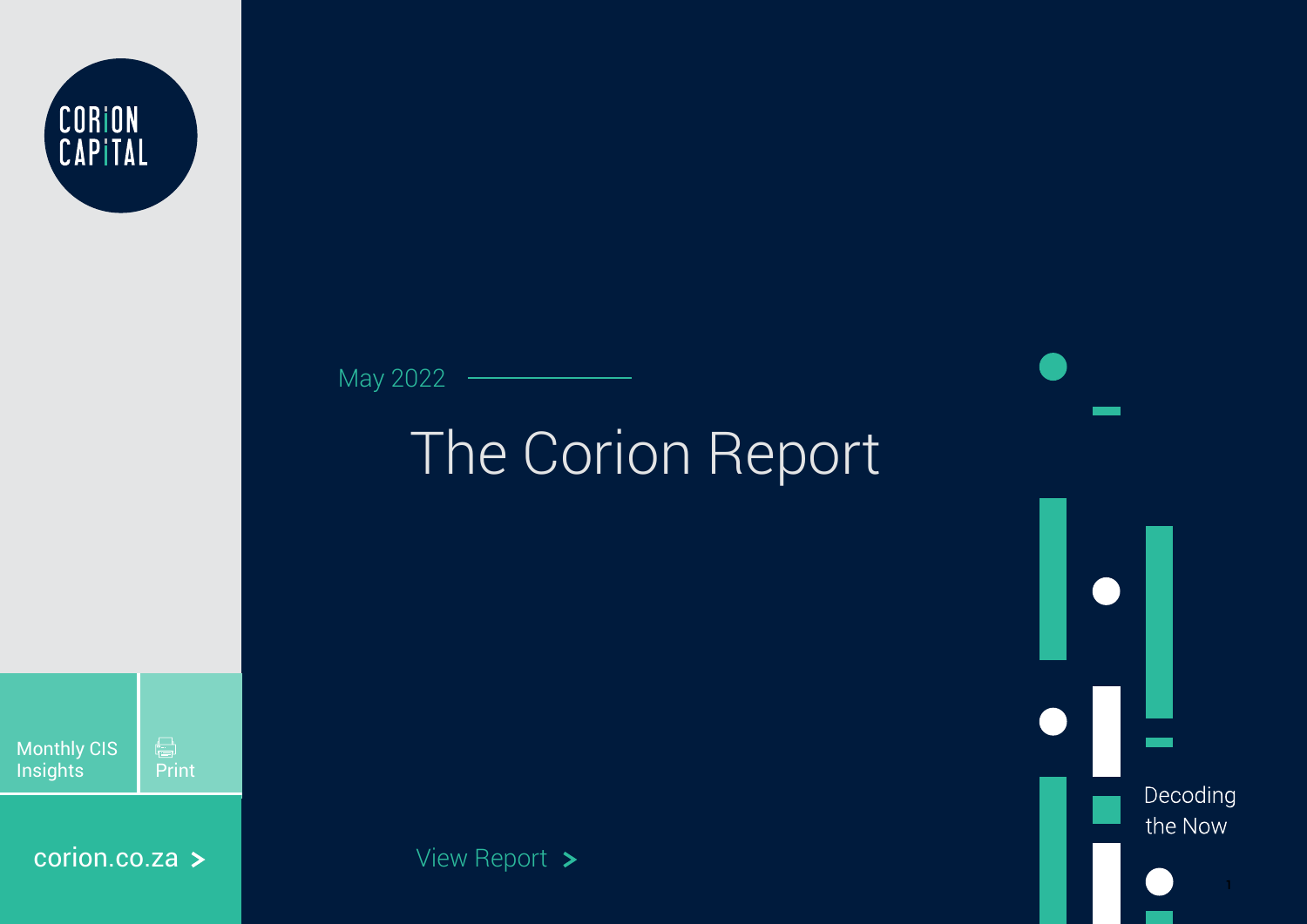$\bigcirc$ 

 $\bigoplus$ 

2

## The Environment

May 2022



South Africa's unemployment rate declined slightly to 34.5% in 1Q22 Good Counter and Science in the first decline in seven quarters.



The inflation rate in SA remained at 5.9% in April - the 12th consecutive month in which inflation has been higher than the midpoint of the SARB's target range.



South African Reserve Bank's Monetary Policy Committee Bad MPC) hiked rates by 50bps - the largest hike in over six years.

## The Facts



The S&P 500 finally ended its seven-week losing run. This is Wall Street's longest losing streak since 2001

Corion attempts to decode the month in less than 60 seconds. The short video is what we believe are the key outcomes during the period.

Bonds

Brent Crude Oil ended May at a two-month high of more than \$123 a barrel after the European Union agreed to ban most Russian oil imports.

MSCI World (Global Equities), FTSE/JSE All Share (Equities), FTSE/JSE SA Listed Property (Property), FTSE WGBI (Global Bonds), Beassa ALBI (Bonds) were used as indicies for each asset class

## Asset Classes\*

Best Top 40

| <b>Bonds</b>           | 1.0%    |
|------------------------|---------|
| Property               | 0.0%    |
| Equities               | $-0.4%$ |
| <b>Global Equities</b> | $-1.3%$ |
| US \$ / Rand           | $-1.5%$ |
| Global Bonds           | $-1.5%$ |

| <b>DESL TUP 40</b> |      |
|--------------------|------|
| Nedbank            | 7.1% |
| Ahsa               | 6.9% |
| Anglo American     | 6.8% |
| Naspers            | 6.6% |
| Standard Bank      | 64%  |
| Investec           | 6.3% |

### Equity Industries

 $M$ <sub>arat</sub>  $T_{\alpha p}$   $40$ 

| Financials                    | 3.5%    |
|-------------------------------|---------|
| Telecommunication             | $-0.3%$ |
| Basic Materials               | $-0.5%$ |
| <b>Consumer Staples</b>       | $-1.2%$ |
| Health Care                   | $-4.6%$ |
| <b>Consumer Discretionary</b> | $-6.7%$ |

| <b>WUISL TUP 40</b> |          |  |  |
|---------------------|----------|--|--|
| Gold Fields         | $-29.7%$ |  |  |
| AngloGold           | $-16.7%$ |  |  |
| <b>BHP</b> Group    | $-8.7%$  |  |  |
| Sibanye Stillwater  | $-8.4%$  |  |  |
| Richemont           | $-8.4%$  |  |  |
| Woolworths          | $-6.3%$  |  |  |
|                     |          |  |  |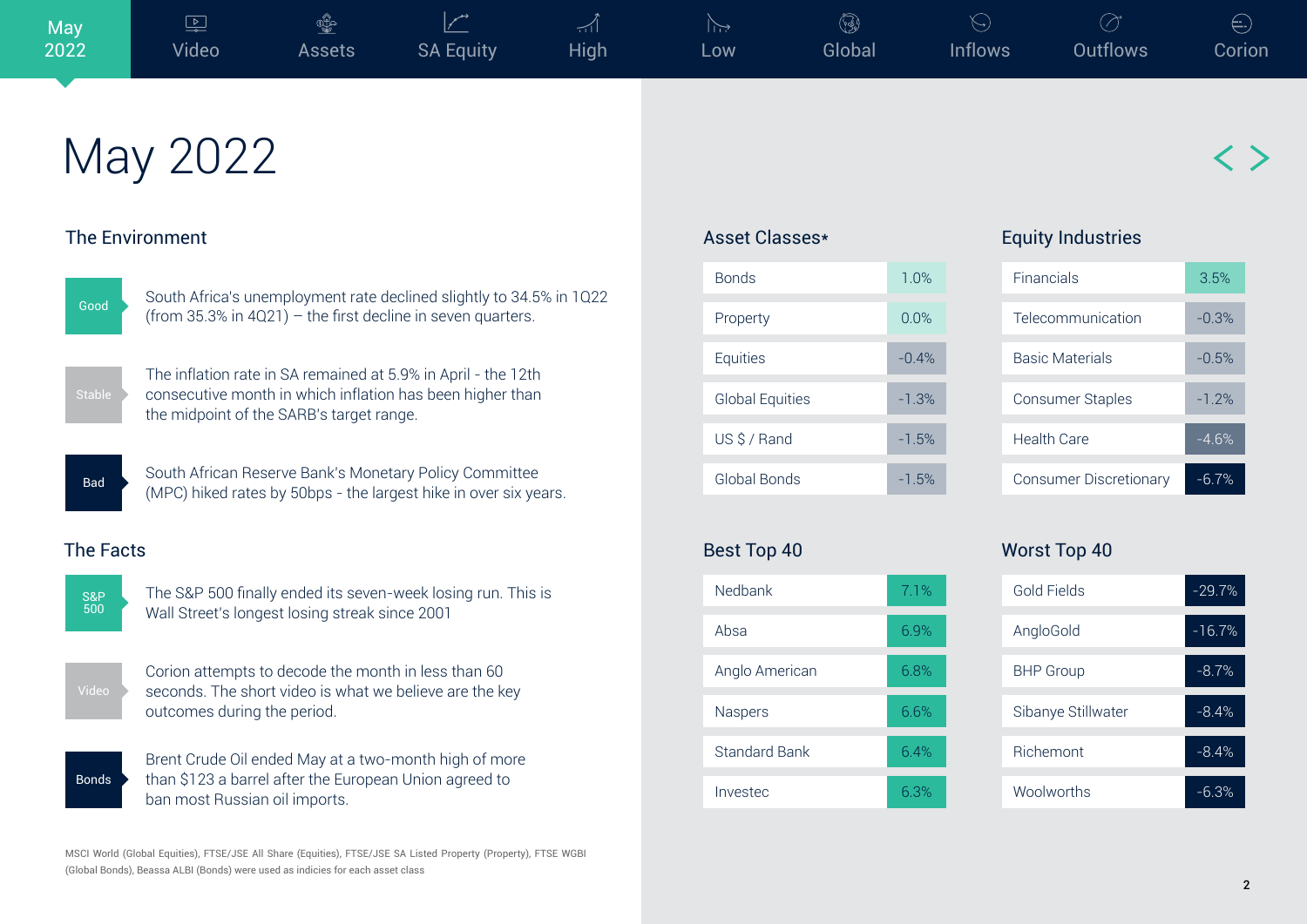

 $\boxed{\underline{\triangledown}}$ 





 $\circledS$ 



# $\frac{\triangleright}{\circ}$ Decoding [the Month](https://www.youtube.com/watch?v=dMN1zmIA3Yk)



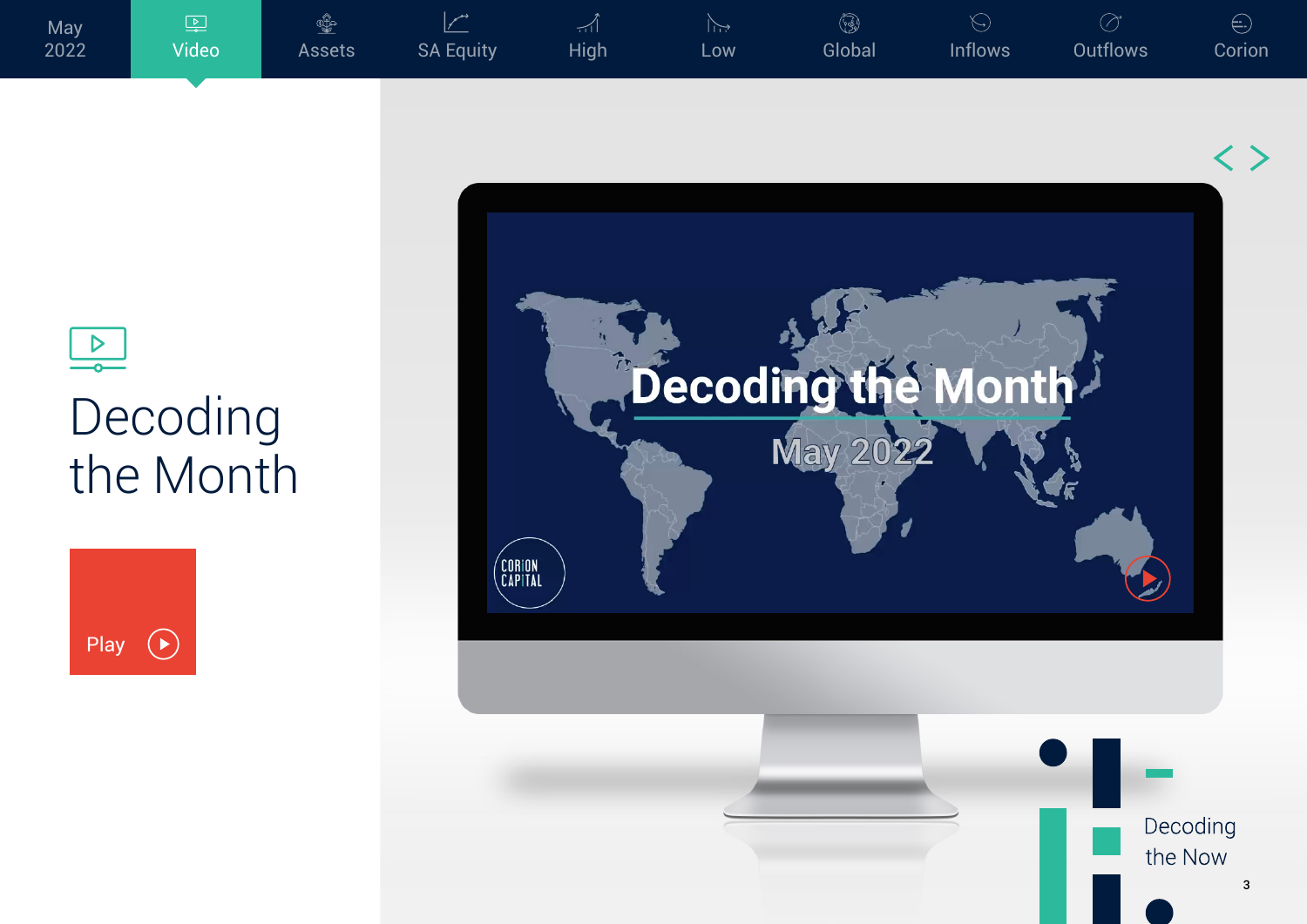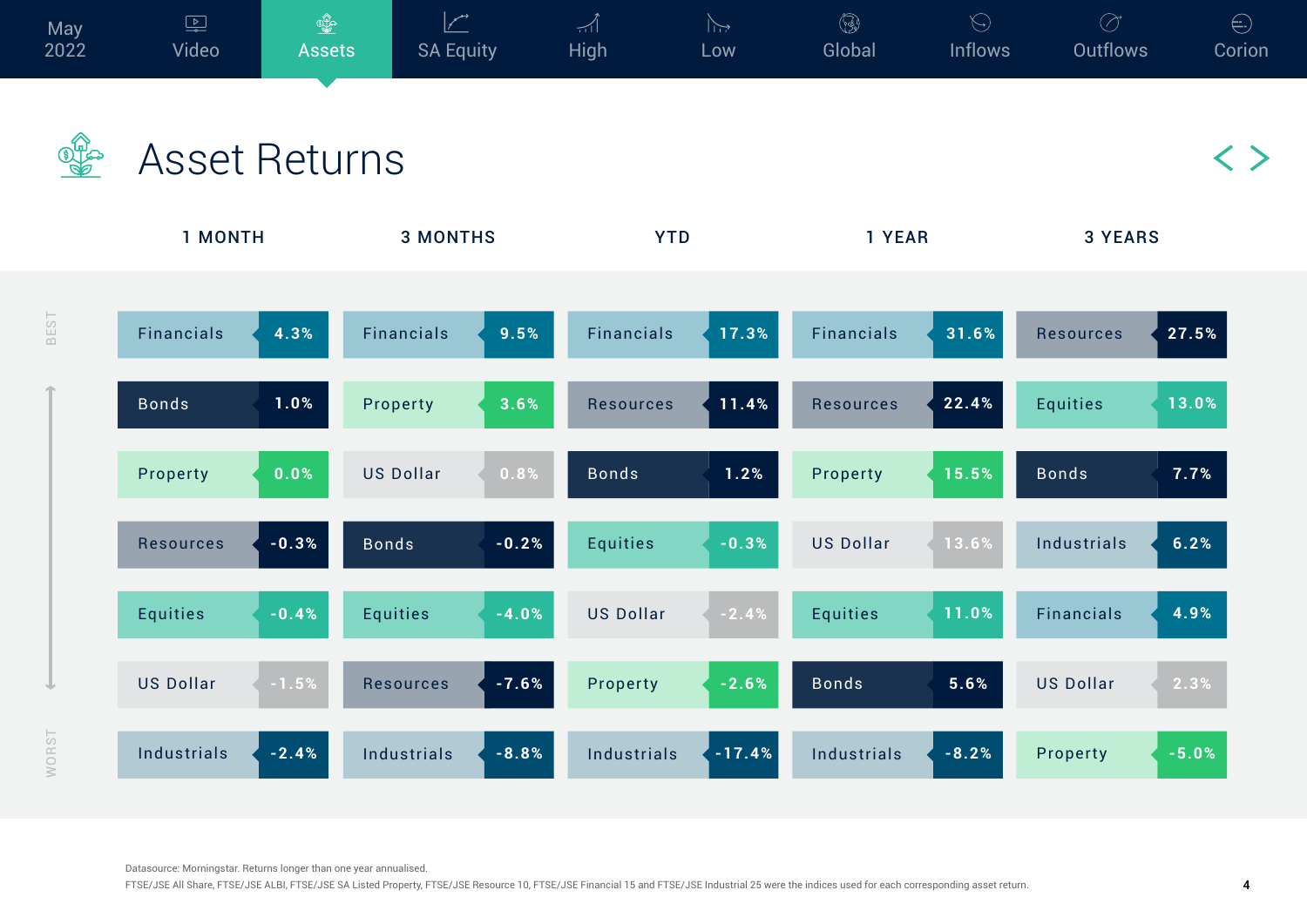

ASISA SA Equity General

### ONE MONTH AS AT 31 MAY 2022 **ONE YEAR AS AT 31 MAY 2022**

|    | <b>BEST PERFORMING</b>        | <b>SIZE</b> | <b>RETURN</b> |
|----|-------------------------------|-------------|---------------|
|    | M&G SA Equity Fund            | R40611      | 2.2%          |
| 2. | <b>SPW Equity</b>             | R 169       | 2.2%          |
| 3. | Momentum Value Equity Fund    | R 1 2 3 1   | 21%           |
| 4. | Truffle SCI SA Eq             | R4980       | 2.1%          |
|    | 5. Truffle SCI General Equity | R 1 1 3 2   | 19%           |

|                  | <b>WORST PERFORMING</b>                 | <b>SIZE</b> | <b>RETURN</b> |
|------------------|-----------------------------------------|-------------|---------------|
|                  | <b>Rezco Equity</b>                     | R 1 254     | $-3.2%$       |
|                  | <b>Dotport BCI Equity</b>               | R 233       | $-2.8%$       |
| 3.               | <b>Integral BCI Equity</b>              | R 135       | $-2.8%$       |
| $\overline{4}$ . | 27 four Shari'ah Active Equity          | R 680       | $-2.6%$       |
| 5.               | Sentio SCI HIKMA Shariah General Equity | R 519       | $-2.3%$       |

| <b>LARGEST FUNDS</b>                      | <b>RETURN</b><br><b>SIZE</b> |
|-------------------------------------------|------------------------------|
| M&G SA Equity Fund                        | 2.2%<br>R40611               |
| Allan Gray Equity<br>2.                   | R 39 547<br>0.2%             |
| <b>Fairtree Equity Prescient Fd</b><br>3. | $-0.4%$<br>R 25 194          |
| <b>Coronation Top 20</b><br>4.            | R 24 952<br>1.4%             |
| <b>PSG Wealth Creator FoF</b><br>5        | 0.7%<br>R 16 183             |

| <b>INDUSTRY</b>                             | <b>RETURN</b> |
|---------------------------------------------|---------------|
| <b>ASISA SA Equity General Category Ave</b> | 0.0%          |
| Equities - FTSE/JSE All Share Index         | $-0.4%$       |
| Bonds - JSE All Bond Index                  | 1.0%          |

|               | <b>BEST PERFORMING</b>                  | <b>SIZE</b>       | <b>RETURN</b> |
|---------------|-----------------------------------------|-------------------|---------------|
|               | <b>Counterpoint SCI Value</b>           | R 744             | 31.3%         |
| $\mathcal{P}$ | Satrix Dividend Plus Index              | R426              | 30.6%         |
| 3.            | <b>PSG SA Equity</b>                    | R 136             | 30.5%         |
|               | Sygnia Divi Index                       | R 166             | 29.7%         |
| 5.            | <b>Invested BCI Dynamic Equity Fund</b> | R <sub>1126</sub> | 29.2%         |

|    | <b>WORST PERFORMING</b>                        | <b>SIZE</b>      | <b>RETURN</b> |
|----|------------------------------------------------|------------------|---------------|
|    | <b>Sanlam Select Focused Equity</b>            | R 203            | $-5.1%$       |
| 2. | <b>Coronation Equity</b>                       | R 7870           | $-21%$        |
| 3. | <b>First Avenue SCI Focused Quality Equity</b> | R 221            | $-0.5%$       |
| 4. | <b>Satrix Quality Index</b>                    | R <sub>117</sub> | 0.8%          |
| 5. | Global & Local SNN Equity Fund                 | R 192            | 2.0%          |

|    | <b>LARGEST FUNDS</b>                | <b>SIZE</b> | <b>RETURN</b> |
|----|-------------------------------------|-------------|---------------|
|    | M&G SA Equity Fund                  | R40611      | 18.0%         |
|    | <b>Allan Gray Equity</b>            | R 39 547    | 12.6%         |
| 3. | <b>Fairtree Equity Prescient Fd</b> | R 25 194    | 5.9%          |
|    | <b>Coronation Top 20</b>            | R 24 952    | 12.3%         |
| 5. | <b>PSG Wealth Creator FoF</b>       | R 16 183    | 128%          |

| <b>INDUSTRY</b>                      | <b>RETURN</b> |
|--------------------------------------|---------------|
| ASISA SA Equity General Category Ave | 11.8%         |
| Equities - FTSE/JSE All Share Index  | 11 0%         |
| Bonds - JSE All Bond Index           | 5.6%          |

〈 〉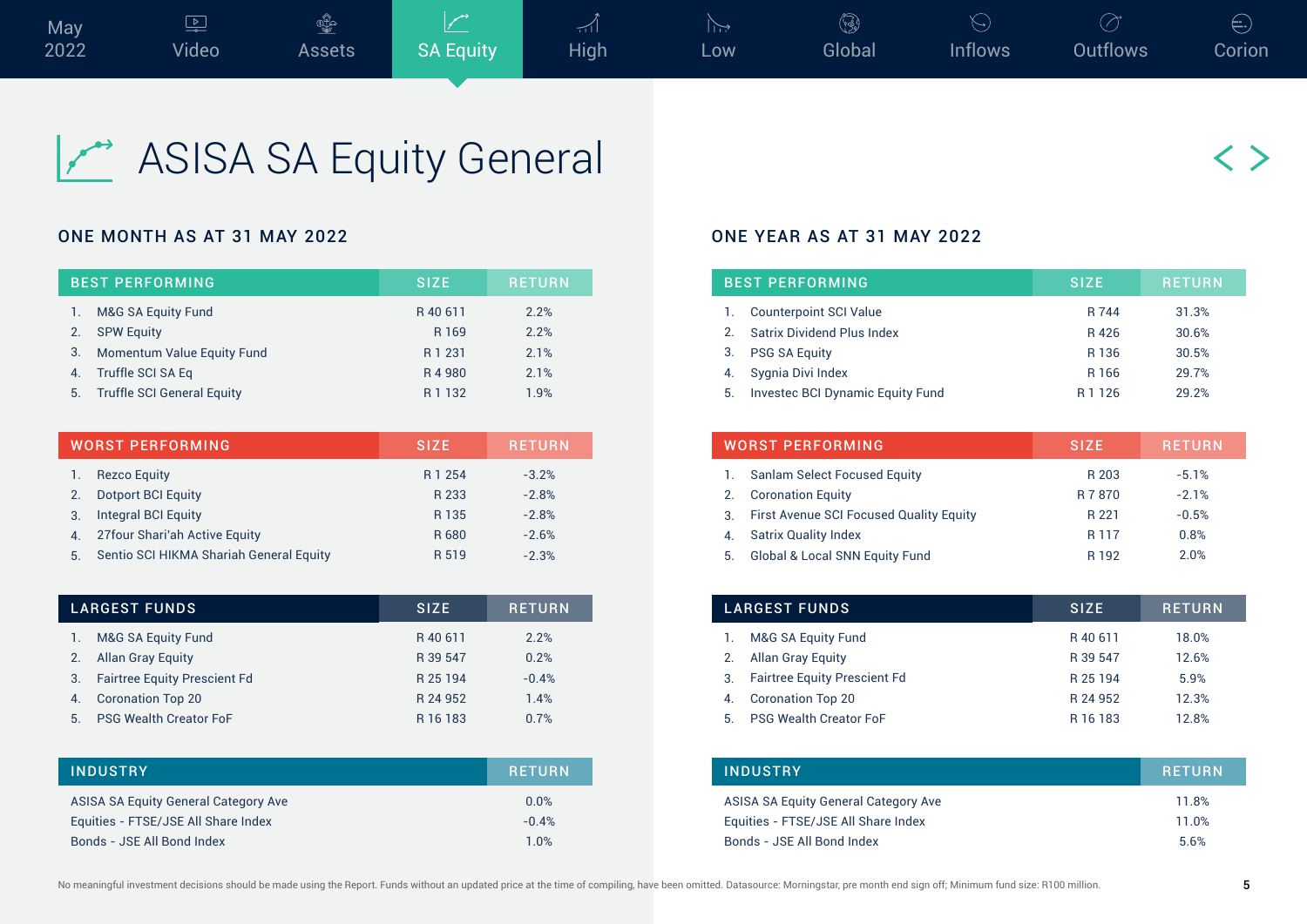

## ASISA SA High Equity

## ONE MONTH AS AT 31 MAY 2022 CONE YEAR AS AT 31 MAY 2022

|    | <b>BEST PERFORMING</b>                     | <b>SIZE</b> | <b>RETURN</b> |
|----|--------------------------------------------|-------------|---------------|
|    | Nedgroup Inv Balanced                      | R4681       | 2.2%          |
|    | Nedgroup Inv Managed                       | R 1 4 3 4   | 2 1%          |
| 3. | <b>Perspective Balanced Prescient Fund</b> | R 195       | 1.4%          |
|    | <b>Rezco Managed Plus</b>                  | R 806       | 1.3%          |
| 5. | <b>PSG Balanced</b>                        | R 10 340    | 1.2%          |

|    | WORST PERFORMING                       | <b>SIZE</b> | <b>RETURN</b> |
|----|----------------------------------------|-------------|---------------|
|    | <b>Long Beach Managed Prescient</b>    | R 118       | $-4.3%$       |
| 2. | High Street High Equity Prescient Fund | R 207       | $-3.6%$       |
| 3  | Sentio SCI HIKMA Shariah Balanced      | R 285       | $-1.6%$       |
| 4  | Plexus Wealth BCI Balanced             | R 230       | $-1.6%$       |
| 5  | <b>RSA BCI Balanced Fund</b>           | R 311       | $-1.6%$       |

|               | LARGEST FUNDS                   | <b>SIZE</b> | <b>RETURN</b> |
|---------------|---------------------------------|-------------|---------------|
|               | Allan Gray Balanced             | R 158 700   | 0.1%          |
| $\mathcal{P}$ | <b>Coronation Balanced Plus</b> | R 99 108    | $-0.7%$       |
| 3.            | Ninety One Opportunity          | R 63 184    | $-0.3%$       |
| 4.            | <b>Discovery Balanced</b>       | R 35 958    | 0.3%          |
| 5.            | Ninety One Managed              | R 29 222    | $-0.3%$       |

| <b>INDUSTRY</b>                           | <b>RETURN</b> |
|-------------------------------------------|---------------|
| ASISA SA Multi Asset High Eq Category Ave | $-0.5%$       |
| Equities - FTSE/JSE All Share Index       | $-0.4%$       |
| Bonds - JSE All Bond Index                | 1 በ%          |

|    | <b>BEST PERFORMING</b>                     | <b>SIZE</b> | <b>RETURN</b> |
|----|--------------------------------------------|-------------|---------------|
|    | <b>PSG Balanced</b>                        | R 10 340    | 19.0%         |
| 2. | <b>Counterpoint SCI Managed P&amp;G</b>    | R 1 3 6 2   | 17.0%         |
|    | 3. PPS Managed Fund                        | R 2 980     | 15.3%         |
| 4  | <b>Perspective Balanced Prescient Fund</b> | R 195       | 15.0%         |
| 5. | Southern Charter BCI Growth FoF            | R 1 0 3 9   | 148%          |

|                | <b>WORST PERFORMING</b>                | <b>SIZE</b> | <b>RETURN</b> |
|----------------|----------------------------------------|-------------|---------------|
|                | <b>Long Beach Managed Prescient</b>    | R 118       | $-16.6%$      |
| 2.             | High Street High Equity Prescient Fund | R 207       | $-10.8%$      |
| 3.             | Flagship IP Balanced Fund              | R 220       | $-2.7%$       |
| $\overline{4}$ | <b>CS BCI Prudential FoF</b>           | R421        | $-11%$        |
| 5.             | <b>Rezco Value Trend</b>               | R 5 9 3 2   | $-0.4%$       |

|                | <b>LARGEST FUNDS</b>            | <b>SIZE</b> | <b>RETURN</b> |
|----------------|---------------------------------|-------------|---------------|
|                | Allan Gray Balanced             | R 158 700   | 11.8%         |
| $\mathcal{P}$  | <b>Coronation Balanced Plus</b> | R 99 108    | 5.0%          |
| 3.             | Ninety One Opportunity          | R 63 184    | 5.8%          |
| 4 <sup>1</sup> | <b>Discovery Balanced</b>       | R 35 958    | 7.0%          |
| 5.             | Ninety One Managed              | R 29 222    | 5.1%          |

| <b>INDUSTRY</b>                           | <b>RETURN</b> |
|-------------------------------------------|---------------|
| ASISA SA Multi Asset High Eq Category Ave | 74%           |
| Equities - FTSE/JSE All Share Index       | 11.0%         |
| Bonds - JSE All Bond Index                | 5.6%          |

〈 〉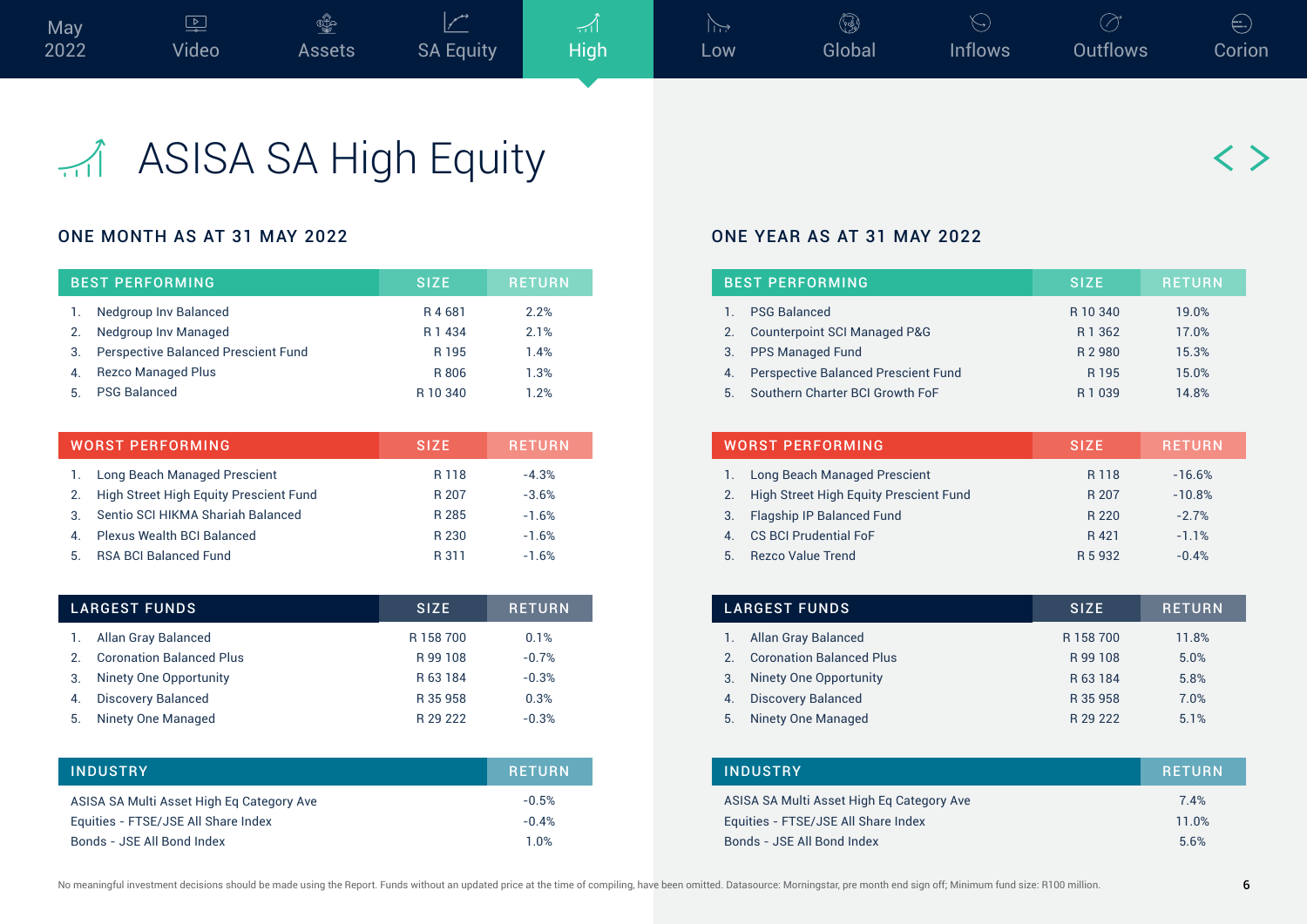

## ASISA SA Low Equity

|    | <b>BEST PERFORMING</b>              | <b>SIZE</b> | <b>RETURN</b> |
|----|-------------------------------------|-------------|---------------|
|    | <b>Amplify SCI Wealth Protector</b> | R 2656      | 2.1%          |
| 2. | Sanlam Multi Mgd Defensive FoF      | R 210       | 1.2%          |
| 3  | Rezco Stable                        | R 237       | 1.2%          |
|    | <b>Select BCI Cautious</b>          | R 565       | 1.1%          |
| 5. | <b>M&amp;G Inflation Plus Fund</b>  | R 20 991    | 1.0%          |

|    | <b>WORST PERFORMING</b>                   | <b>SIZE</b>      | <b>IRETURN</b> |
|----|-------------------------------------------|------------------|----------------|
|    | <b>Oasis Crescent Balanced Stable FoF</b> | R 560            | $-1.7%$        |
|    | Allan Gray Optimal                        | R 881            | $-1.5%$        |
| 3  | <b>RSA BCI Cautious Fund</b>              | R <sub>110</sub> | $-1.1%$        |
| 4  | <b>Oasis Balanced Stable FoF</b>          | R <sub>110</sub> | $-1.0%$        |
| 5. | <b>Counterpoint SCI Stable P&amp;G</b>    | R622             | $-0.8%$        |

|               | <b>LARGEST FUNDS</b>                 | <b>SIZE</b> | <b>RETURN</b> |
|---------------|--------------------------------------|-------------|---------------|
|               | Allan Gray Stable                    | R48628      | 0.0%          |
| $\mathcal{P}$ | <b>Coronation Balanced Defensive</b> | R 31 249    | 0.2%          |
| 3             | <b>M&amp;G Inflation Plus Fund</b>   | R 20 991    | 1.0%          |
| 4.            | Nedgroup Inv Stable                  | R 19 353    | 0.3%          |
| 5.            | Ninety One Cautious Managed          | R 19 067    | $-0.2%$       |

| <b>INDUSTRY</b>                          | <b>RETURN</b> |
|------------------------------------------|---------------|
| ASISA SA Multi Asset Low Eq Category Ave | 0.0%          |
| Equities - FTSE/JSE All Share Index      | $-0.4%$       |
| Bonds - JSE All Bond Index               | 1.0%          |

### ONE MONTH AS AT 31 MAY 2022 **ONE YEAR AS AT 31 MAY 2022**

|    | <b>BEST PERFORMING</b>                 | <b>SIZE</b> | <b>RETURN</b> |
|----|----------------------------------------|-------------|---------------|
|    | <b>Counterpoint SCI Stable P&amp;G</b> | R622        | 16.3%         |
| 2. | <b>Allan Gray Optimal</b>              | R 881       | 14.3%         |
| 3. | Amplify SCI Wealth Protector           | R 2656      | 12.8%         |
|    | <b>PSG Stable</b>                      | R 2 7 1 7   | 11.1%         |
| 5. | Sasfin BCI Stable                      | R 325       | 10 6%         |

|               | <b>WORST PERFORMING</b>           | <b>SIZE</b> | <b>RETURN</b> |
|---------------|-----------------------------------|-------------|---------------|
|               | Rezco Stable                      | R 237       | 0.1%          |
| $\mathcal{P}$ | Star Prime Stable Fund            | R625        | 2.6%          |
| 3.            | Noble PP BCI Strategic Income FoF | R 347       | 2.8%          |
| 4             | <b>STANLIB Balanced Cautious</b>  | R 10 984    | 3.1%          |
| 5             | <b>Autus Prime Stable</b>         | R 202       | 3.1%          |

|    | <b>LARGEST FUNDS</b>                 | <b>SIZE</b> | <b>RETURN</b> |
|----|--------------------------------------|-------------|---------------|
|    | Allan Gray Stable                    | R48628      | 10.3%         |
|    | <b>Coronation Balanced Defensive</b> | R 31 249    | 4.8%          |
| 3  | <b>M&amp;G Inflation Plus Fund</b>   | R 20 991    | 10.6%         |
|    | Nedgroup Inv Stable                  | R 19 353    | 4.6%          |
| 5. | Ninety One Cautious Managed          | R 19 067    | 3.8%          |

| <b>INDUSTRY</b>                          | <b>RETURN</b> |
|------------------------------------------|---------------|
| ASISA SA Multi Asset Low Eq Category Ave | 6.5%          |
| Equities - FTSE/JSE All Share Index      | 11 0%         |
| Bonds - JSE All Bond Index               | 5.6%          |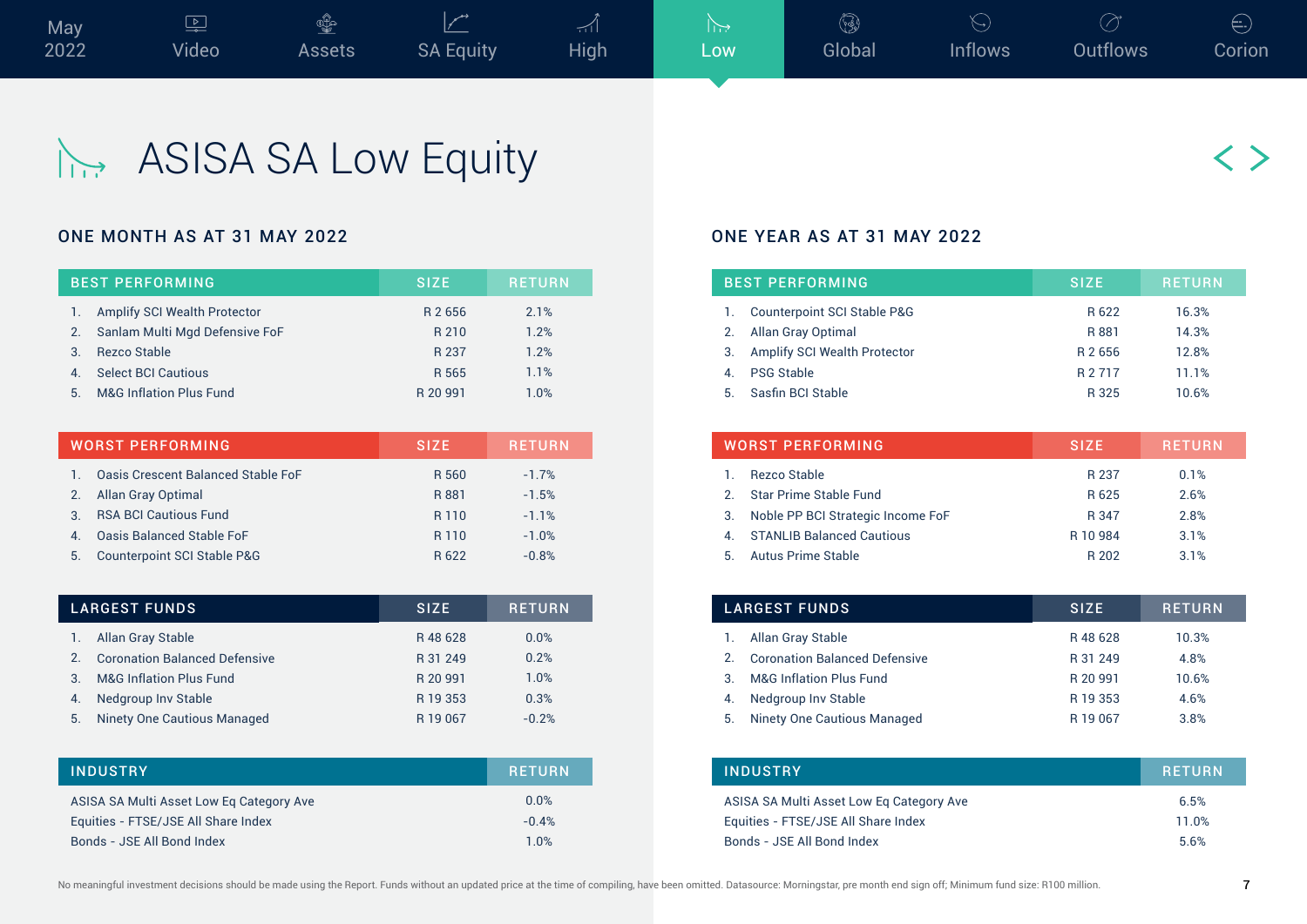

ASISA Global Equity

## ONE MONTH AS AT 31 MAY 2022 CONE THE SAME WAS ALSO AND THE SAME YEAR AS AT 31 MAY 2022

|    | <b>BEST PERFORMING</b>           | <b>SIZE</b>       | <b>RETURN</b> |
|----|----------------------------------|-------------------|---------------|
|    | <b>ABSA Global Value FF</b>      | R 1 0 7 0         | 5.0%          |
| 2. | Camissa Islamic Global Equity FF | R 713             | 2.7%          |
| 3. | <b>PSG Global Equity FF</b>      | R 194             | 2 1%          |
|    | Camissa Global Equity FF         | R 102             | 2.1%          |
| 5. | <b>Glacier Global Stock FF</b>   | R <sub>1109</sub> | 2.0%          |

|    | <b>WORST PERFORMING</b>                      | <b>SIZE</b> | <b>RETURN</b> |
|----|----------------------------------------------|-------------|---------------|
|    | <b>BCI Sands Capital Global Growth FF</b>    | R 574       | $-9.9%$       |
| 2. | <b>BCI Sands Capital Emerging Markets FF</b> | R 293       | $-7.8%$       |
| 3. | <b>BCI Fundsmith Equity Feeder Fund</b>      | R4939       | $-5.8%$       |
| 4. | Anchor BCI Global Technology Fund            | R 385       | $-5.3%$       |
| 5. | Stonehage Fleming SCI Glb Bst Ids Eq FF      | R686        | $-5.1%$       |

| <b>LARGEST FUNDS</b>                      | <b>SIZE</b> | <b>RETURN</b> |
|-------------------------------------------|-------------|---------------|
| Ninety One Global Franchise FF            | R 27 745    | $-3.1%$       |
| Allan Gray - Orbis Global Equity FF<br>2. | R 23 579    | 1.1%          |
| Old Mutual Global Equity<br>3.            | R 22 983    | $-0.5%$       |
| Nedgroup Inv Global Equity FF<br>4.       | R 15 772    | $-1.7%$       |
| <b>PSG Wealth Global Creator FF</b><br>5. | R 13 531    | $-0.8%$       |

| <b>INDUSTRY</b>                      | <b>RETURN</b> |
|--------------------------------------|---------------|
| ASISA Global EQ General Category Ave | $-21%$        |
| Equities - MSCI World                | $-1.3%$       |
| Bonds - FTSE WGBI                    | $-1.5%$       |

|                | <b>BEST PERFORMING</b>                  | <b>SIZE</b>       | <b>RETURN</b> |
|----------------|-----------------------------------------|-------------------|---------------|
|                | <b>PSG Global Equity FF</b>             | R 194             | 20.9%         |
| 2 <sub>1</sub> | SBSA ITF Sygnia Health Innvtn Glb Eq Fd | R 543             | 15.7%         |
| 3              | <b>Glacier Global Stock FF</b>          | R <sub>1109</sub> | 12.6%         |
| 4.             | <b>ABSA Global Core Equity FF</b>       | R4566             | 121%          |
| 5.             | Old Mutual FTSE RAFI All World Index FF | R 703             | 11 9%         |

|    | <b>WORST PERFORMING</b>                         | <b>SIZE</b> | <b>RETURN</b> |
|----|-------------------------------------------------|-------------|---------------|
|    | Anchor BCI Global Technology Fund               | R 385       | $-29.2%$      |
| 2. | <b>BCI Sands Capital Emerging Markets FF</b>    | R 293       | $-28.7%$      |
| 3. | <b>BCI Sands Capital Global Growth FF</b>       | R 574       | $-23.6%$      |
| 4. | Sygnia 4th Industrial Revolution Glbl Eq        | R 2 7 2 8   | $-19.3%$      |
| 5. | <b>Coronation Global Equity Select [ZAR] FF</b> | R 844       | $-15.7%$      |

|    | <b>LARGEST FUNDS</b>                   | <b>SIZE</b> | <b>RETURN</b> |
|----|----------------------------------------|-------------|---------------|
|    | Ninety One Global Franchise FF         | R 27 745    | 5.3%          |
|    | 2. Allan Gray - Orbis Global Equity FF | R 23 579    | 0.1%          |
|    | 3. Old Mutual Global Equity            | R 22 983    | 8.9%          |
| 4. | Nedgroup Inv Global Equity FF          | R 15 772    | 5.7%          |
| 5. | <b>PSG Wealth Global Creator FF</b>    | R 13 531    | 1.6%          |

| <b>INDUSTRY</b>                      | <b>RETURN</b> |
|--------------------------------------|---------------|
| ASISA Global EQ General Category Ave | $-0.5%$       |
| Equities - MSCI World                | 8.6%          |
| Bonds - FTSE WGBI                    | $-3.4%$       |

〈 〉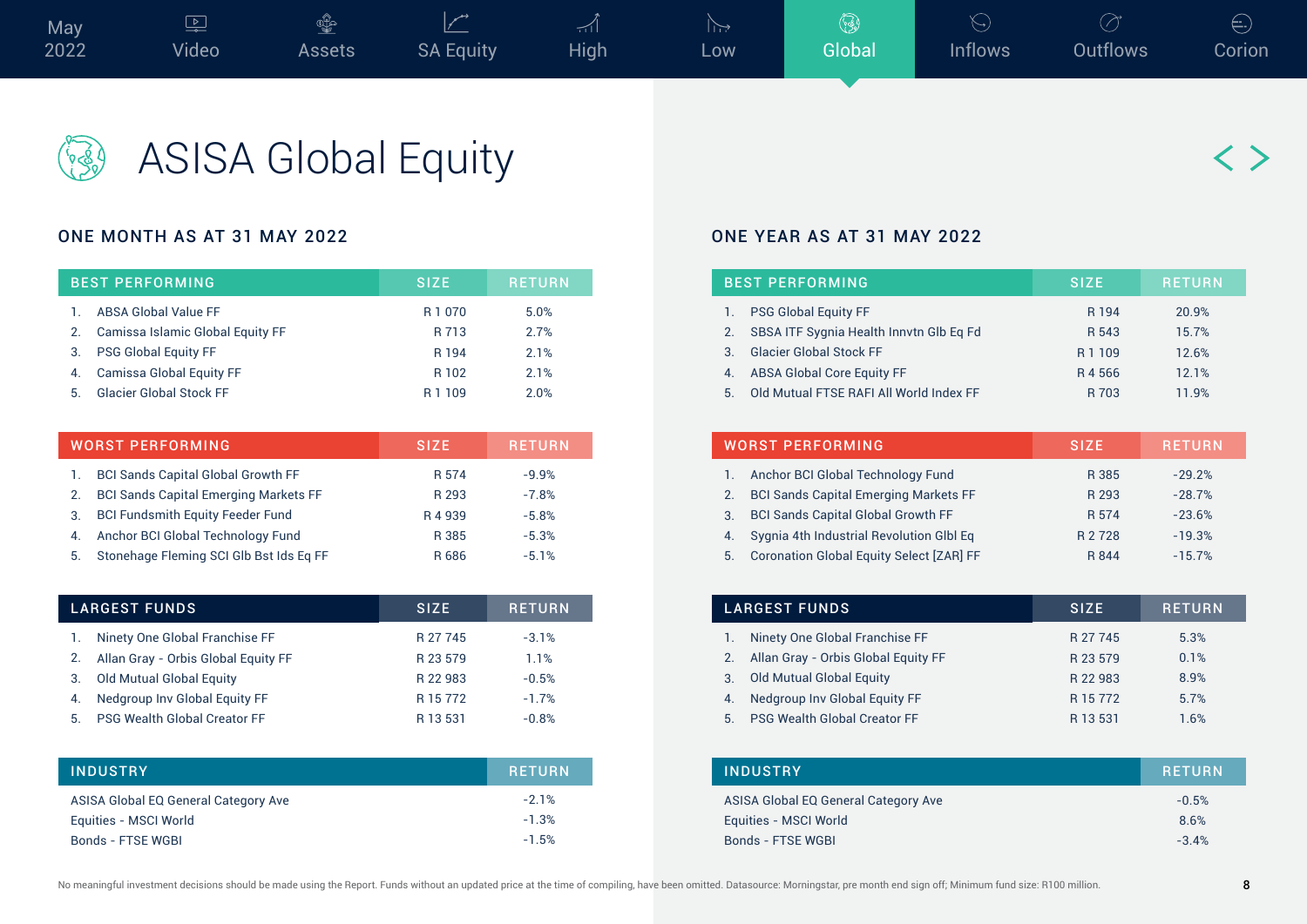

## Inflows

### ONE MONTH AS AT 30 APRIL 2022\* ONE YEAR AS AT 30 APRIL 2022\*

| <b>SA EQUITY</b>                                                                                                                                                                                    | 100<br>200<br>300<br>$\overline{0}$<br>400<br>500<br>600 | <b>SA EQUITY</b>                                                                                                                                                                             |
|-----------------------------------------------------------------------------------------------------------------------------------------------------------------------------------------------------|----------------------------------------------------------|----------------------------------------------------------------------------------------------------------------------------------------------------------------------------------------------|
| Denker SCI SA Equity<br>Allan Gray SA Equity<br><b>Coronation SA Equity</b><br><b>Discovery Equity</b><br><b>Fairtree Equity Prescient Fd</b><br><b>SA HIGH EQUITY</b>                              |                                                          | Satrix Smartcore Index Fund<br><b>PPS Equity</b><br><b>1nvest Index</b><br><b>Fairtree Equity Prescient Fd</b><br><b>36ONE BCI Equity</b><br><b>SA HIGH EQUITY</b>                           |
| <b>Coronation Balanced Plus</b><br>Ninety One Opportunity<br><b>Prescient Balanced</b><br>Ninety One Managed<br><b>Satrix Balanced Index</b><br><b>SA LOW EQUITY</b>                                |                                                          | <b>Ninety One Managed</b><br><b>Discovery Balanced</b><br><b>Nedgroup Inv Balanced</b><br>Sygnia Skeleton Balanced 70<br><b>Aylett Balanced Prescient</b><br><b>SA LOW EQUITY</b>            |
| Nedgroup Inv Core Guarded<br>Allan Gray Stable<br>Ninety One Cautious Managed<br><b>STANLIB Balanced Cautious</b><br>Amplify SCI Wealth Protector<br><b>GLOBAL EQUITY</b>                           |                                                          | <b>STANLIB Balanced Cautious</b><br>Ninety One Cautious Managed<br>Nedgroup Inv Core Guarded<br>Amplify SCI Defensive Balanced<br><b>Discovery Cautious Balanced</b><br><b>GLOBAL EQUITY</b> |
| <b>BCI GinsGlobal Global Equity Index FF</b><br><b>BCI Lindsell Train Global Equity FF</b><br>Ninety One Global Franchise FF<br><b>PSG Wealth Global Creator FF</b><br>1nvest Msci World Idx Fdr Fd |                                                          | Ninety One Global Franchise FF<br><b>PSG Wealth Global Creator FF</b><br>1nvest Msci World Idx Fdr Fd<br><b>BCI Fundsmith Equity Feeder Fund</b><br><b>Old Mutual Global Equity</b>          |

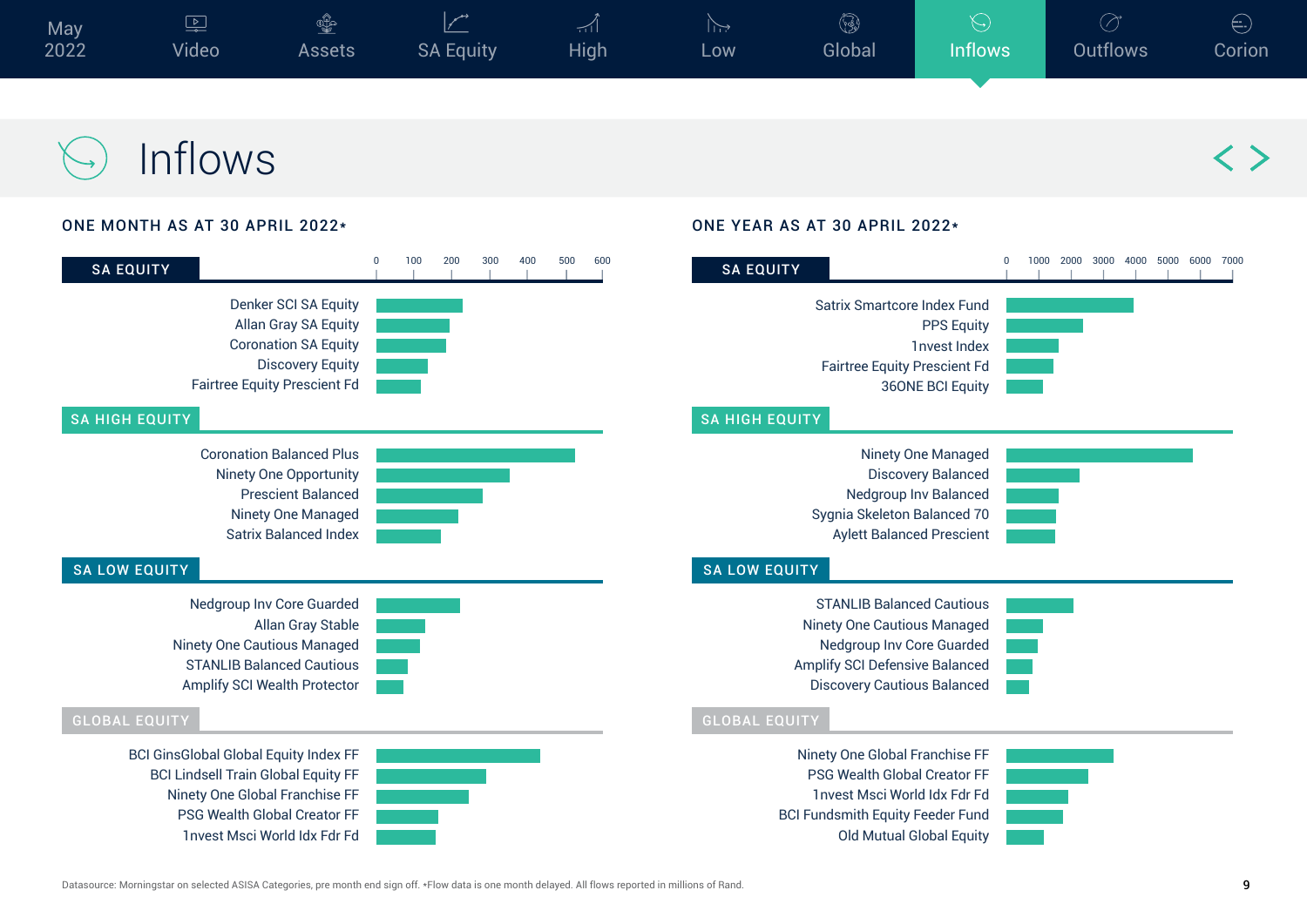| May<br>2022 | $=$<br>Video | N Co<br><b>Assets</b> | $\rightarrow$<br><b>SA Equity</b> | $\frac{1}{2}$<br><b>High</b> | LOW. | ('ocse 4<br>Global | <b>Inflows</b> | <b>Outflows</b> | $\left( =\right)$<br><b>Corion</b> |
|-------------|--------------|-----------------------|-----------------------------------|------------------------------|------|--------------------|----------------|-----------------|------------------------------------|
|             |              |                       |                                   |                              |      |                    |                |                 |                                    |

## **Outflows**

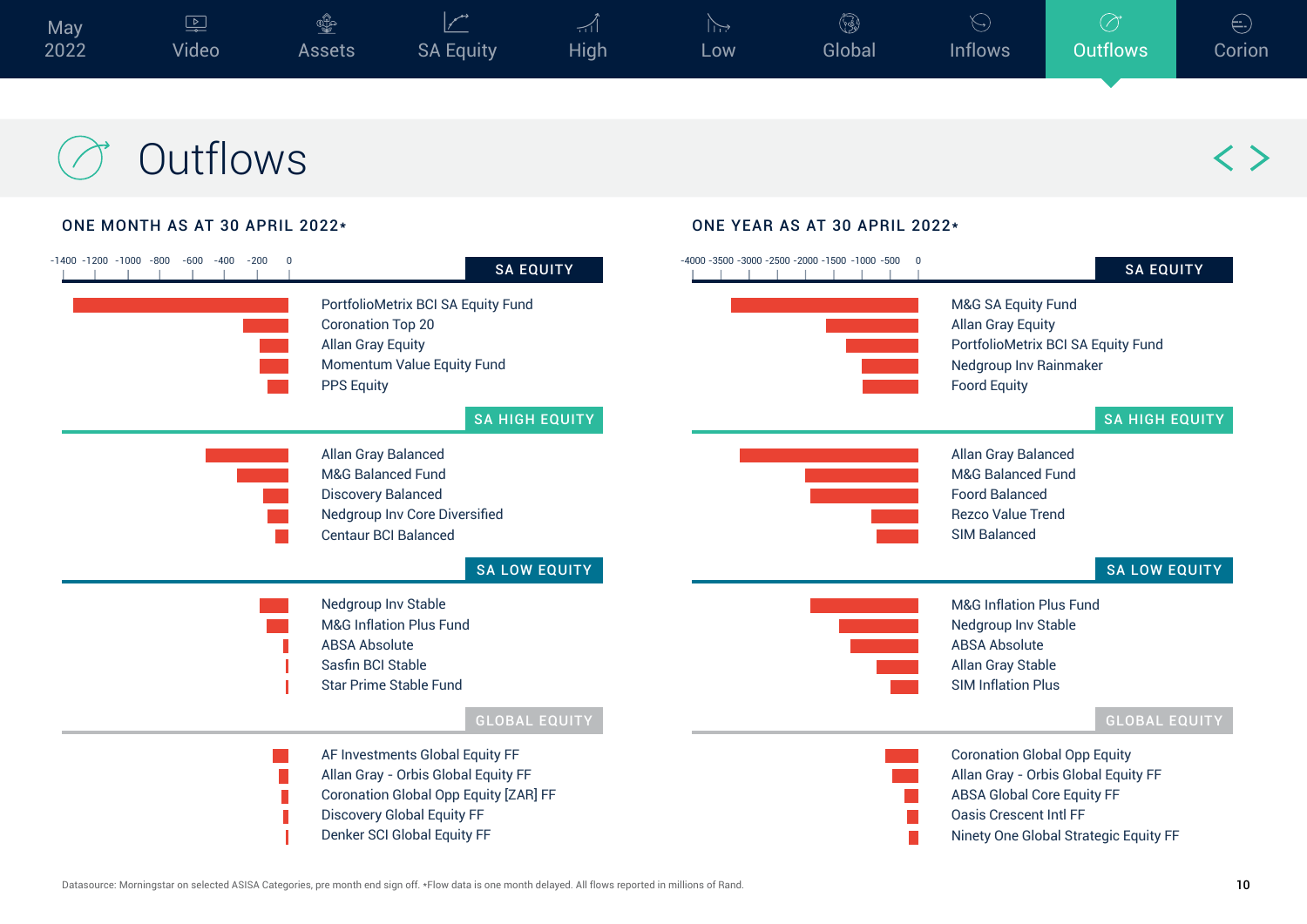

 $\langle \ \ \rangle$ 

## 'CORION<br>,CAPITAL

## Corion Insights

## **ABOUT CORION**

At Corion Capital everything we do is driven by a desire to simplify the world of investing; which is why we work hard every day to develop agile solutions and keep our partners engaged and informed.

## **CONTACT US**

### **NICOLE KEENAN**

021 831 5400 [nkeenan@corion.co.za](mailto:nkeenan%40corion.co.za?subject=Hello%20%20%7C%20%20Corion%20Capital)

To book a meeting with me, please **[access my calendar](https://calendly.com/corioncapital)**



|       | <b>FUND</b>                                                                      | <b>INCEPTION</b> | $\mathbf{1}$<br><b>MONTH</b> | 6<br><b>MONTHS</b> | $\mathbf{1}$<br><b>YEAR</b> | 3<br><b>YEARS</b> | $S$  *         |
|-------|----------------------------------------------------------------------------------|------------------|------------------------------|--------------------|-----------------------------|-------------------|----------------|
| HEDGE | <b>CORION PRIME</b><br><b>ABSOLUTE RFOHF</b><br>Outperform Cash                  | <b>NOV 2001</b>  | 1,6%<br>0,4%                 | 4,4%<br>2,0%       | 8,2%<br>3,7%                | 10,6%<br>4,5%     | 9,7%<br>7,0%   |
|       | <b>CORION PRIME</b><br><b>PROSPERITAS RIF</b><br><b>Outperform Equities</b>      | <b>JUN 2013</b>  | 0,8%<br>$-0,4%$              | 16,1%<br>4,5%      | 28,8%<br>11,0%              | 16,4%<br>13,0%    | 14,6%<br>9,6%  |
| CIS   | <b>CORION</b><br><b>PRIME STABLE</b><br><b>ASISA Low Equity</b>                  | <b>MAR 2015</b>  | 0,9%<br>0,0%                 | 3,1%<br>1,0%       | 10,1%<br>6,3%               | 8,3%<br>6,9%      | 7,0%<br>5,9%   |
|       | <b>CORION</b><br><b>PRIME GROWTH</b><br><b>ASISA High Equity</b>                 | <b>MAR 2015</b>  | $-0.2%$<br>$-0.5%$           | 0.1%<br>0.2%       | 9,1%<br>7,0%                | 7,6%<br>8,8%      | 5,4%<br>5,7%   |
|       | <b>CORION</b><br><b>PRIME FLEXIBLE</b><br><b>ASISA Flexible</b>                  | <b>SEP 2016</b>  | 0,5%<br>$-0,2%$              | 4,0%<br>1,5%       | 10,9%<br>8,4%               | 12,1%<br>9,9%     | 6,6%<br>6,1%   |
|       | <b>CORION PRIME</b><br><b>WORLDWIDE FLEXIBLE</b><br>ASISA Worldwide Flexible     | <b>SEP 2016</b>  | $-1,5%$<br>$-1,8%$           | $-9,3%$<br>$-9,2%$ | 4,0%<br>2,0%                | 7,3%<br>7,4%      | 5,7%<br>5,3%   |
|       | <b>CORION</b><br><b>PRIME INCOME</b><br>Stefi Composite                          | <b>DEC 2018</b>  | 1,0%<br>0,4%                 | 4,0%<br>2,0%       | 7,6%<br>3,7%                |                   | 8,4%<br>4,1%   |
|       | <b>CORION PRIME</b><br><b>CONCENTRATED EQUITY</b><br><b>ASISA General Equity</b> | <b>SEP 2020</b>  | 0,9%<br>0,0%                 | 4,8%<br>5,7%       | 17,5%<br>11,4%              |                   | 34,7%<br>21,5% |